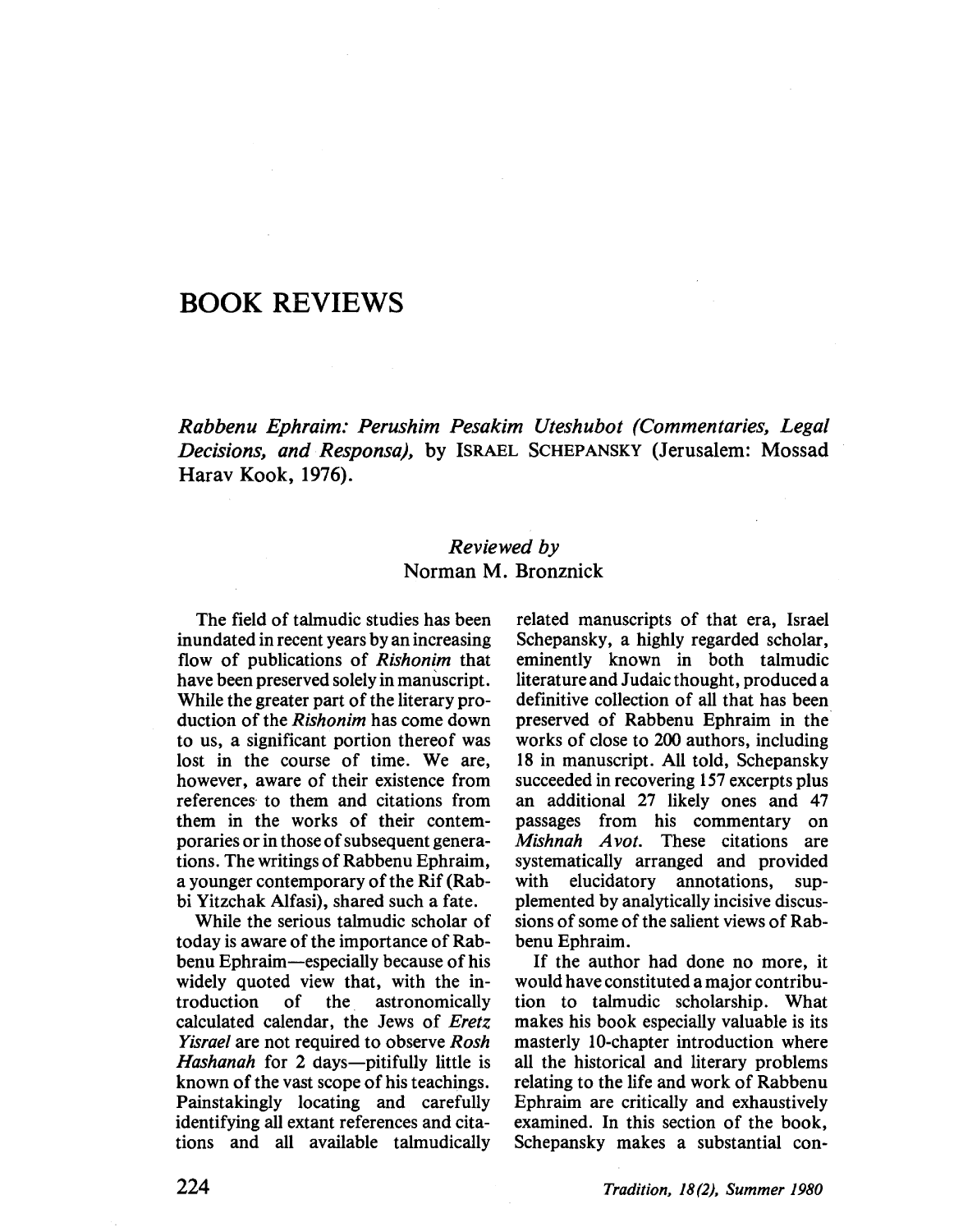tribution to the study of Judaic development and talmudic history in eleventhcentury North Africa and Spain. In the first chapter he presents an exhaustive study of the Maghrebian (North-African) Jewish centers and their outstanding scholars prior to their liquidation by the hordes of the Almohade Islamic zealots in mid-twelfth century. In the subsequent two chapters the author describes the community of Kalat el Hammad, the Algerian town where R. Isaac Alfasi and Rabbenu Ephraim lived and worked, proving in the process that Alfasi, contrary to the prevalent belief among talmudists and historians, never headed an academy in Fez or even lived there. Sifting all the available evidence, he comes, in Chapter IV, to the startling conclusion that, despite the commonly held view that Rabbenu Ephraim was a disciple of the Rif, he was instead his colleague and collaborator or, at best, a talmid-haver (disciple-colleague) of his.

The greater part of his introduction is devoted to the clarification of the literary nature of Rabbenu Ephraim's works. Following an exacting examination of all the primary and secondary sources, Schepansky draws with a fair degree of certainty the parameters of Rabbenu Ephraim's writings. He concludes, for example, that Rabbenu Ephraim's annotations on the hilkot ha-Rif (Alfasi's compendium of talmudic law) did not primarily consist of strictures but contained many amplifications and supplements as well. Schepansky proves that surprisingly, some of those annotations were subsequently incorporated into the text of the hilkhot ha-Rif, either by the Rif himself, in his revised edition, or by later copyists.

Despite the fragmentary nature of the extant material, Schepansky skilfully constructs, in Chapter X, an integrated profile of Rabbenu Ephraim, showing him to have been not only a great *halakhic* authority, but also a Hebraist and moralist. As a *halakhic* authority, he was an independent *Posek* who did not

hesitate to employ judicial reasoning in arriving at an *halakhic* ruling. There is a widely-known talmudic dictum that on Purim, a Jew must reach a state of inebriation in which he wil become so stupified as to be unable to tell the difference between' 'cursed be Haman" and "blessed be Mordechai" (Megillah 7b). However, basing himself on the story subsequently reported in the Talmud that as a result of such a level of intoxication Rabba slit R. Zera's throat, Rabbenu Ephraim concludes that the above dictum is not to be taken literally. This conclusion. he reinforces with an impassioned exhortation against excessive levity. Schepansky proves that this decision of Rabbenu Ephraim (and a number of others) was adopted by Maimonides even against the views of Alfasi, whom he considered his "teacher."

Every nook and cranny in the literary world of Rabbenu Ephraim is briliantly iluminated by Schepansky's vast scholarship, couched in vivid and lucid Hebrew. Hardly anything of importance escaped his searching and thorough inquiry, and there is little left for me to add with the exception of one comment.

Rabbenu Ephraim's ruling that a Sheliach tzibbur (cantor) is forbidden to recite the *amidah* prayer from a written text, which is left unexplained, is rather enigmatic and requires an explanatory footnote. The reason for this ruling is based on the prohibiton of reciting the oral law from a written text (Gittin 60b), which also applies to the liturgical benedictions (Shabbat 116b.). Rabbenu Ephraim, however, construes this prohibition to apply only to recitation in public for public consumption. This view is apparently accepted by Maimonides in his introduction to his Mishneh Torah, where he states: "Since the days of Moshe to Rabbenu ha-Kadosh no treatise in the oral law was composed to be taught in public. . . ." It is worth adding that this interpretation also applies to the companion prohibition of reciting by heart words from the written law which, accor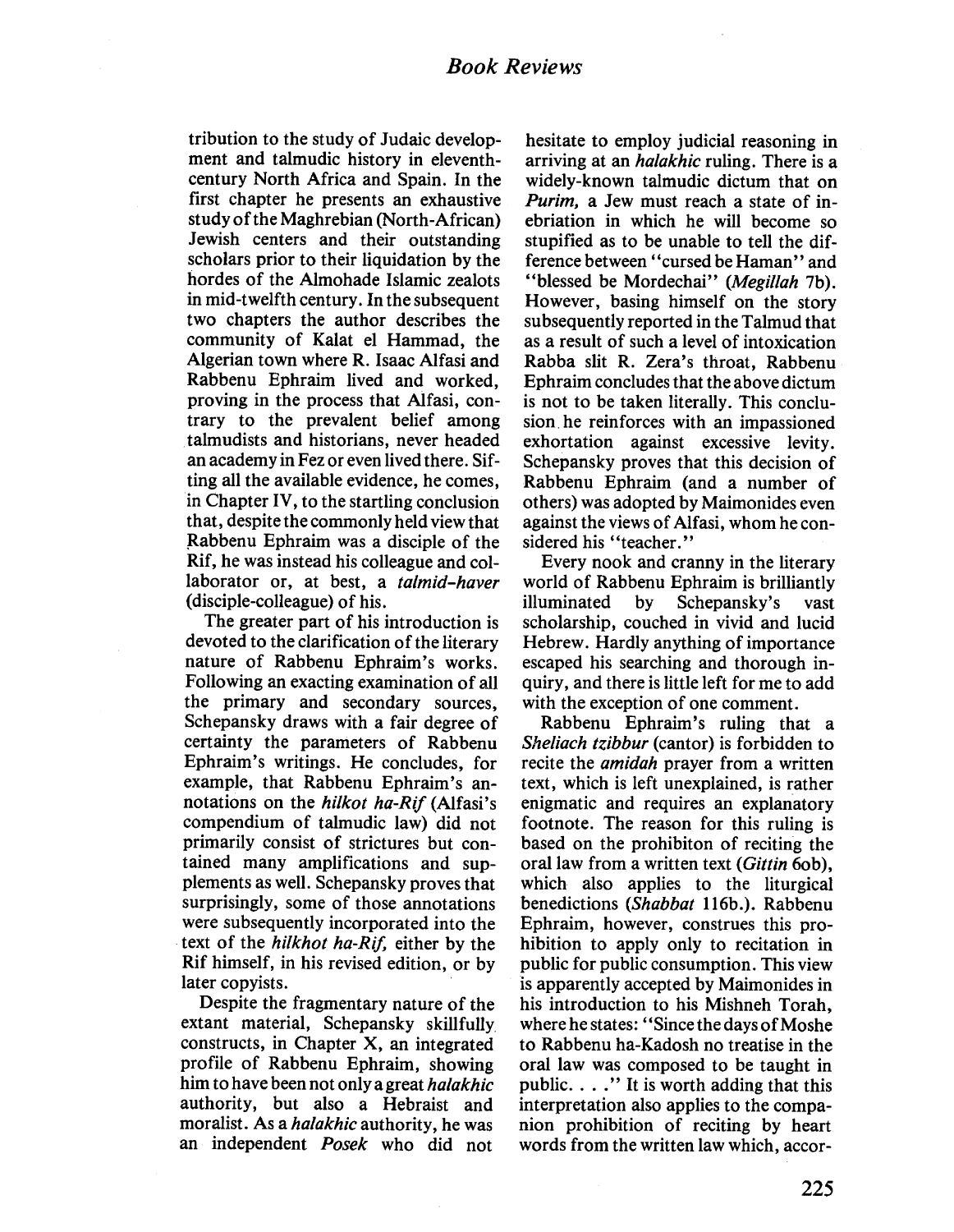ding to Tosafot (Temurah 14), refers to their being recited for the sake of helping the listener fulfill his obligation to recite them.

To conclude, Schepansky's Rabbenu Ephraim represents a first -rate contribution to the field of historico- Talmudic scholarship that is of equal importance to the serious student of traditional talmudic learning.

It should be added here, parenthetically, that Schepansky's contributions in the field of talmudic law and Judaic thinking are vast and multifaceted. His encyclopedic work, Israel in the Responsa Literature, in three volumes, the last of

which appeared in Jerusalem early this year, and his many indispensible articles on Jewish self-government (Takanot), have earned him a reputation as a serious, accomplished scholar in the academic as well as in rabbinic worlds. These works appear on the required reading lists of the universities in Israel for students in the fields of *Eretz Yisrael*, *Responsa* Literature, and Takanot. A bibliographic volume, for example, on Hebrew law, Ohzar ha-Mishpat (A Treasure of Law), by Dr. Nachum Rakover of the Israeli Ministry of Justice, shows Schepansky to have one of the greatest numbers of entries.

### Rabbi-The American Experience, by MURRAY POLNER (New York: Holt, Rinehart & Winston, 1977).

## Reviewed by Yacov Lipschutz

The promise of reading a discussion that delves deeply into the nature of the American rabbinate is enough to tempt the conscientious reader to part with the purchase price of Murray Polner's book. However, as one begins to peruse the chapters the reader becomes aware that the author has failed to provide an objective review of the position of the American rabbinate.

The entire first third of the volume is dedicated to detailing the origins and formation of the Conservative and Reform movements and their seminaries. Obscure institutions such as the Hebrew Union College of the West Coast and interviews with some of its students are reviewed and described. It is not until the fith chapter that the Orthodox movement and its rabbinate appear. His limited research and knowledge on the subject, however, are quickly revealed.

Although Mr. Polner states that the "large Orthodox rabbinate rarely

undergoes public scrutiny and selfcriticism" -as if to promise that here, for the first time, public scrutiny and an indepth study is about to take place—he, too, fails to deliver more than a bare outline of the Orthodox rabbi's personality and role. Mr. Polner is obviously a victim of the same prejudices of the authors he chastises who failed to make proper note of the true nature of Jewish life and its institutions under the guidance of the Orthodox rabbinate.

The great *yeshivot* and historic rabbinic institutions, such as Yeshiva University and Torah Vodaath, receive only passing mention. Mr. Polner limits his in-depth survey to several conversations with Agudat Israel, to whom he refers to constantly as the "Agudat organization." It is obvious that the author's view of the Orthodox Jewish community has been left to a few snide remarks by the philosopher Milton Himmelfarb, who stated: "After all, who went to America? It was not the elite of learning, piety or money, but the<br>shneiders (tailors), the shusters (tailors), the *shusters*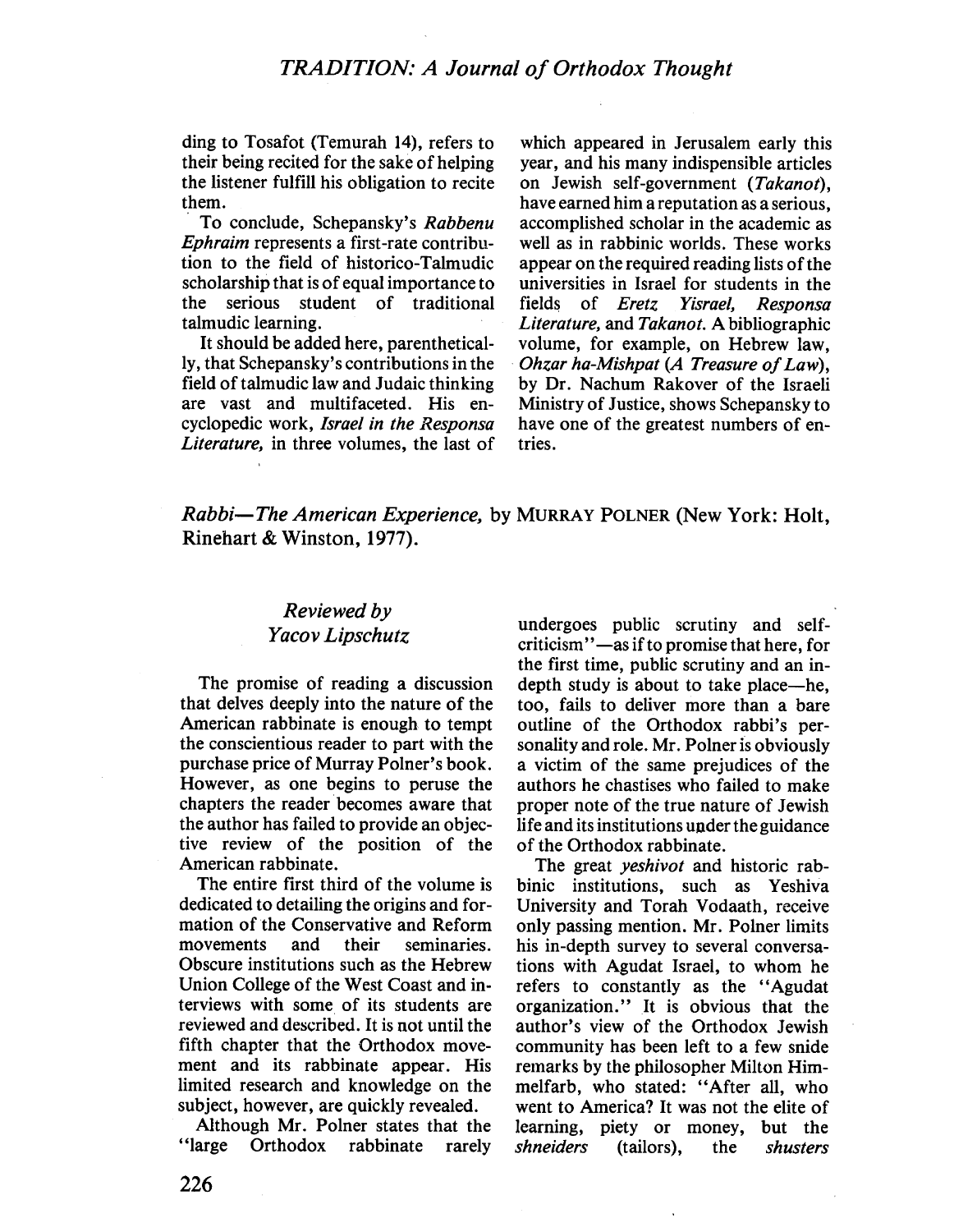(shoemakers) and the ferd-ganovim (horse-thieves.)."

Could one conceive of authoring a volume describing the Orthodox Jewish community and its rabbis and yet fail to mention the Young Israel movement, National Conference of Synagogue Youth, and the Mizrahi movements and their respective leaders. Although Orthodox Jewish communities are on the rise from coast to coast, Mr. Polner fails to even describe the largest congregations in New York City. He notes one of the most unique Orthodox communities, the German-Jewish community of Washington Heights, in one sentence.

No volume describing Orthodox rabbinic leadership should fail to discuss the role of the Hasidic rabbeyim both in New York City and elsewhere. Here, too, the author falls victim to his habit of selecting chosen paragraphs from the press wherein he highlights the Satmar opposition to Lubavitch. This is the extent of the "Hasidic survey."

Typical of the prejudiced attitude is the description of the *Bet Din* office of the Rabbinical Council of America on the "ninth floor of a shabby building." As many who have preceded him in the past, the author has attempted to create the classic Yiddish image that an Orthodox edifice is always in a broken-down, semiabandoned state.

The spicy comments of Rabbi Moshe Bick of Brooklyn that appeared in the press regarding the rise in divorce rates among Yeshiva and Hasidic couples did not escape the author's pen, and the excerpts are presented. Even though a personal interview with Rabbi Bick and a discussion of his role as an Orthodox rabbinic leader in Brooklyn would have certainly provided an insight to the position of rabbi in that area, it is missing.

The section on the Orthodox community is typical of the shrill clichés of the non-Orthodox world, and numerous quotes from Charles Liebman and Gilbert Rosenthal dot the paragraphs. As so many others in the past, the author refuses to recognize the vibrant briliance of the Orthodox rabbi.

Vital factors essential to the role of a rabbi are missing from this volume. Mr. Polner fails to portray the role of a rabbi's wife, "the rebbetzin," who is often the key in his personal contacts with the congregation and community. Statistics such as the rabbi's living condition, salary, size of family, and success of children are not presented. Unfortunately, such matters are reduced to irrelevant and untrue clichés such as "rabbis have a high divorce rate" and "insurance companies refuse to insure clergy." It is obvious that the author's affinity for the superficial is not limited to the statistical area. His statement that "the trouble with Orthodoxy is that it is made up of non-Orthodox people" is a most painful prejudicial slur.

Rabbi-The American Experience has its merits. For a fleeting moment it allows us to see ourselves as others see us-and Mr. Polner exhibits the myopic view of those others. Perhaps in the days to come a more objective work will appear on the scene and produce a volume that wil enable us to see ourselves as we truly are.

A Guide to Jewish Religious Practice, by ISAAC KLEIN (New York: JTS, 1979).

### Reviewed by Martin Lockshin

This is a book whose time has come.

Great numbers of American Jews who wish to live lives based on Torah principles wil find Rabbi Klein's work more relevant to the twentieth-century Jewish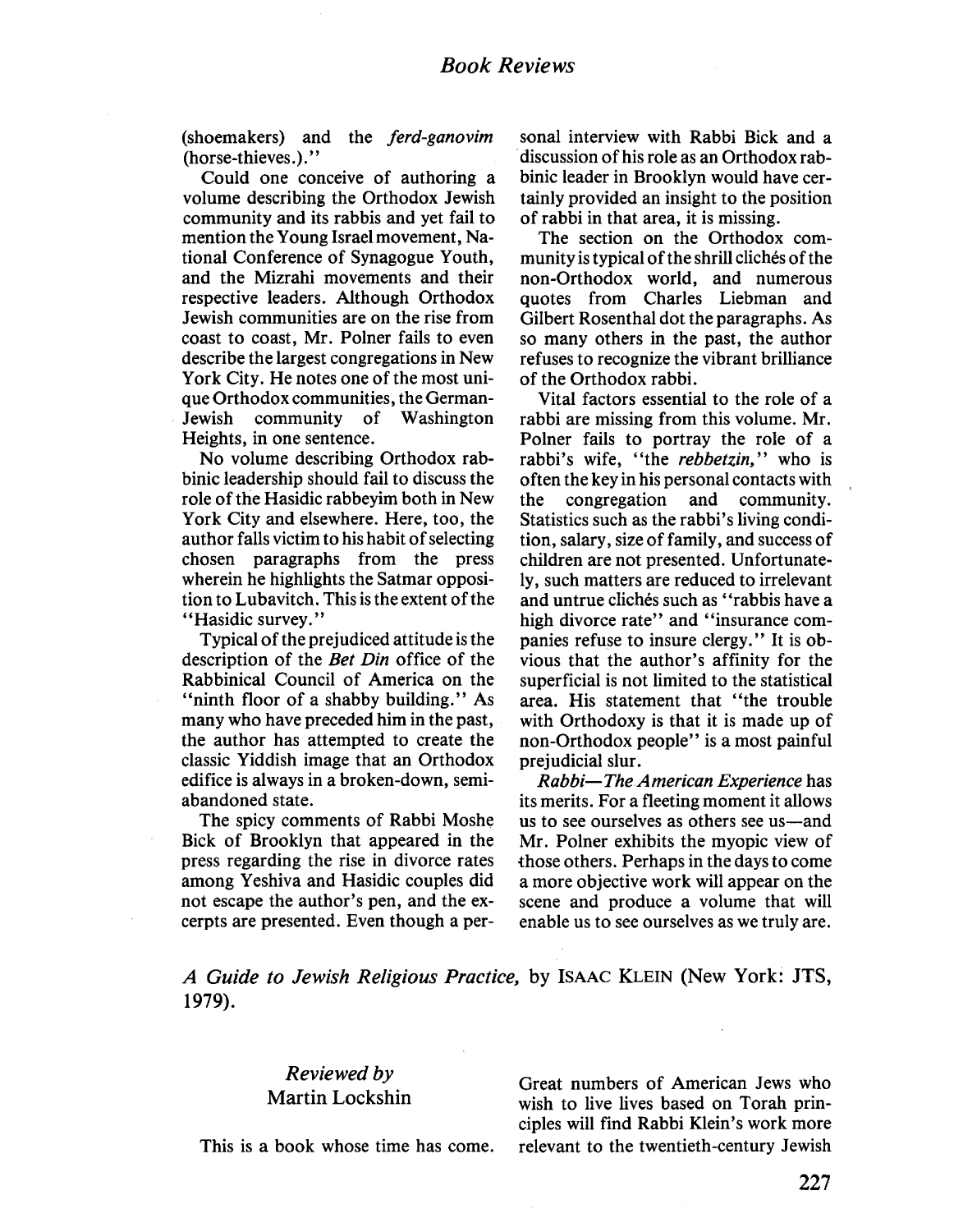condition and more readable than standard works such as the Oitsur Shulhan 'Arukh or the Mishnah Berurah. It is a shame that Rabbi Klein did not live to see the popularity and acclaim that this volume will undoubtedly receive.

Perhaps Rabbi Klein's greatest accomplishment is the way in which Jewish thought and halakhah were interwoven in this book. Halakhic literature tends all too often to be dry and tedious and accordingly of interest only to the most committed Jews. The lucid way in which halakhot were combined with theological and philosophical insights of diverse figures such as Abraham Kook, Abraham Heschel, Mordecai Kaplan, and Paul Tilich makes reading this book an unusual pleasure.

It is the rare *posek* who has such a mastery of all aspects of halakhah as to be able to write a code that encompasses all facets of Jewish religious life. It is therefore not surprising that certain factual errors can be found in this book. For example, when Rabbi Klein writes that if even one thread of a tsitsit is missing, the talit should not be used<sup> $\iota$ </sup>, he is certainly misinterpreting or, at best, overstating the halakhah.'

Certain other misleading statements can be best attributed to the sometimes inconsistent way in which Rabbi Klein picks and chooses among halakhot. We are told that the laws of niddah apply to a pregnant woman only during the first 3 months.' Halakhah in fact states that a woman could, theoretically, become niddah at any time during her pregnancy.<sup>4</sup> The only halakhic distinction that exists between the various stages of pregnancy is that during the first 3 months alone the couple must observe the rule of 'onah and refrain from intercourse on the day of the expected menses. Once 3 months have passed without menstruation, the rule of 'onah is no longer applied.' Since Rabbi Klein decided, for whatever reason, to expurgate the rule of 'onah from his code, consistency demands that he also refrain

from distinctions between the various stages of pregnancy.

The book is generally very well written and easy to understand. A few of the more technical chapters would have been more comprehensible if Rabbi Klein had included ilustrations, as has been the custom in many recent halakhic handbooks. It is quite difficult to learn how to make *tsitsit*, how to build a *mikva*, or how to identify animal *treifot* simply by reading Rabbi Klein's descriptions. It is also rather doubtful whether a two-page description of the process of shehita<sup>6</sup> is of any serious practical use.

The most interesting aspect of the book is that it represents a pioneering effort of codifying the halakhah of Conservative Judaism. As one who is not privy to the inner workings of the Rabbinical Assembly and its various committees, I found this book to be most enlightening. The candor with which Rabbi Klein presents the lack of consensus within the Rabbinical Assembly on issues such as the recognition of Reform conversions<sup>7</sup> is most laudable. Rabbi Klein has succeeded in portraying a vibrant attempt by Conservative rabbis to come to terms with both halakhah and modernity. Happily this book often is less like a final, ossified code and more often Talmud-like in its recording of divergent views-a true exercise in *torah shebe'al peh*.

It has long been a tenet of Conservative Judaism that Orthodox halakhah is inappropriate today since it ignores the needs of catholic Israel and is relevant to perhaps only i milion living Jews. It is therefore interesting to examine this code with an eye to the question of just how many twentieth-century Jews would find this code relevant. While I am not an expert in Jewish sociology, I find it hard to believe that there are more than 100 Jews living today who would refrain from carrying something in public on Shabbat but would feel justified in using electrical appliances on Shabbat.<sup>9</sup> How many Jews who get married with Rabbi Klein's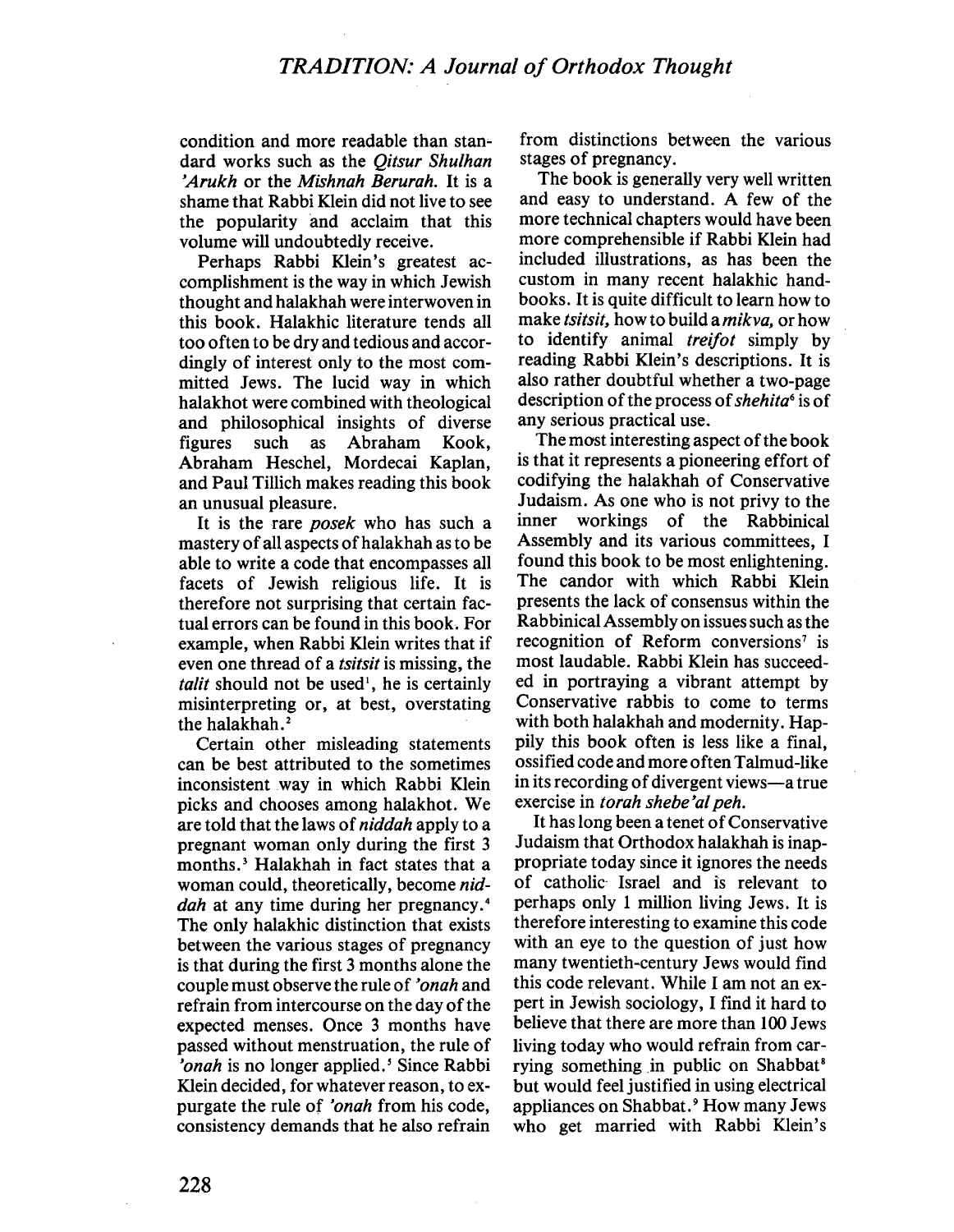begrudging blessing on erev Tisha B'av<sup>10</sup> will find his ruling that they must refrain from intercourse for 11 days after the wedding night<sup> $11$ </sup> meaningful?

In general, it can be said that Rabbi Klein was somewhat out of touch with the realities of North American Jewish religious practice. He claims that the bride walking around the groom at a wedding ceremony is a "custom rarely seen today"; $12$  I have personally seen it at many Conservative and virtually all Orthodox weddings. Kiddush levana is also called "an all but forgotten ritual" $13$ forgotten by whom? It seems that according to Rabbi Klein not only does Orthodox Judaism not have exclusive rights to the title of catholic Israel, it has no rights to be even included in that select group.

Another basic explicit assumption of Conservative Judaism and of this book is that Conservative "aharonim are within the tradition of halakhic development and should be accorded the same consideration"<sup>14</sup> as Orthodox authorities. It is accordingly instructive to see just what status Klein delegates to both Conservative and Orthodox posekim in this book. It is amazing to see the dozens of times that authorities such as Rabbis Felder and Feinstein (both Orthodox) are cited as sole authority on many modern problems of halakhah. Conservative authorities seem to be cited only when their opinions are more lenient then Orthodox practice. Does the Rabbinical Assembly perhaps feel that day-to-day dealing with modern halakhic problems can be left to the Orthodox? Do they perhaps see themselves not as equals within a tradition but as a policing body, a Jewish Supreme Court whose job is simply to override obscurantist Orthodox pesakim?

It is also uncertain whether Rabbi Klein was intellectually honest in his use of Orthodox sources as bases for his lenient rulings. His heter for the use of a microphone on Shabbat is based, in his own words, on "Grunfeld, Maharshag, 2: 118, in the opinion of the questioner."<sup>15</sup> An entire Pandora's box of bizarre halakhic possibilties is opened if halakhah can be learned from the opinions that are expressed by questioners in halakhic responsa.

At first blush, one of the most impressive aspects of this book is the way in which Rabbi Klein studied and made use of contemporary scientific knowledge to understand difficult areas of halakhah. Works on secular law, astronomy, obstetrics, gynecology, and animal and human physiology were all consulted by the rabbi and are used liberally in the text. It is sad, however, that the book also falls short in this area.

It is astonishing to me that a responsible modern code of Jewish law, published in 1979, could recommend the pil as the best form of birth control.<sup>16</sup> Was the rabbi unacquainted with the vast medical literature on the dangers of the pill?<sup>17</sup> It is certainly ironic that while in the earliest Jewish sources birth control is condoned as a measure for the protection of the mother's health,<sup>18</sup> Rabbi Klein suggests that the halakhic Jewish woman endanger her health by using the riskiest of all birth control methods.

At other points in the book Rabbi Klein seems to quote indiscriminately medical textbooks that have no relevance to his halakhic discussions. No fault can be found in his introductory definitions of the vagina, uterus, fallopian tubes, and ovaries (some might find fault with his gratuitous statement that "most women exhibit increased nervousness" when they menstruate),<sup>19</sup> but only one of these terms appears in his discussion of the laws of niddah.

A particularly tellng paragraph is his discussion of the relationship between lactation and menstruation.<sup>20</sup> The rabbi informs us that classical Jewish sources feel that the nursing mother does not menstruate and that certain (unidentified) later authorities feel that "this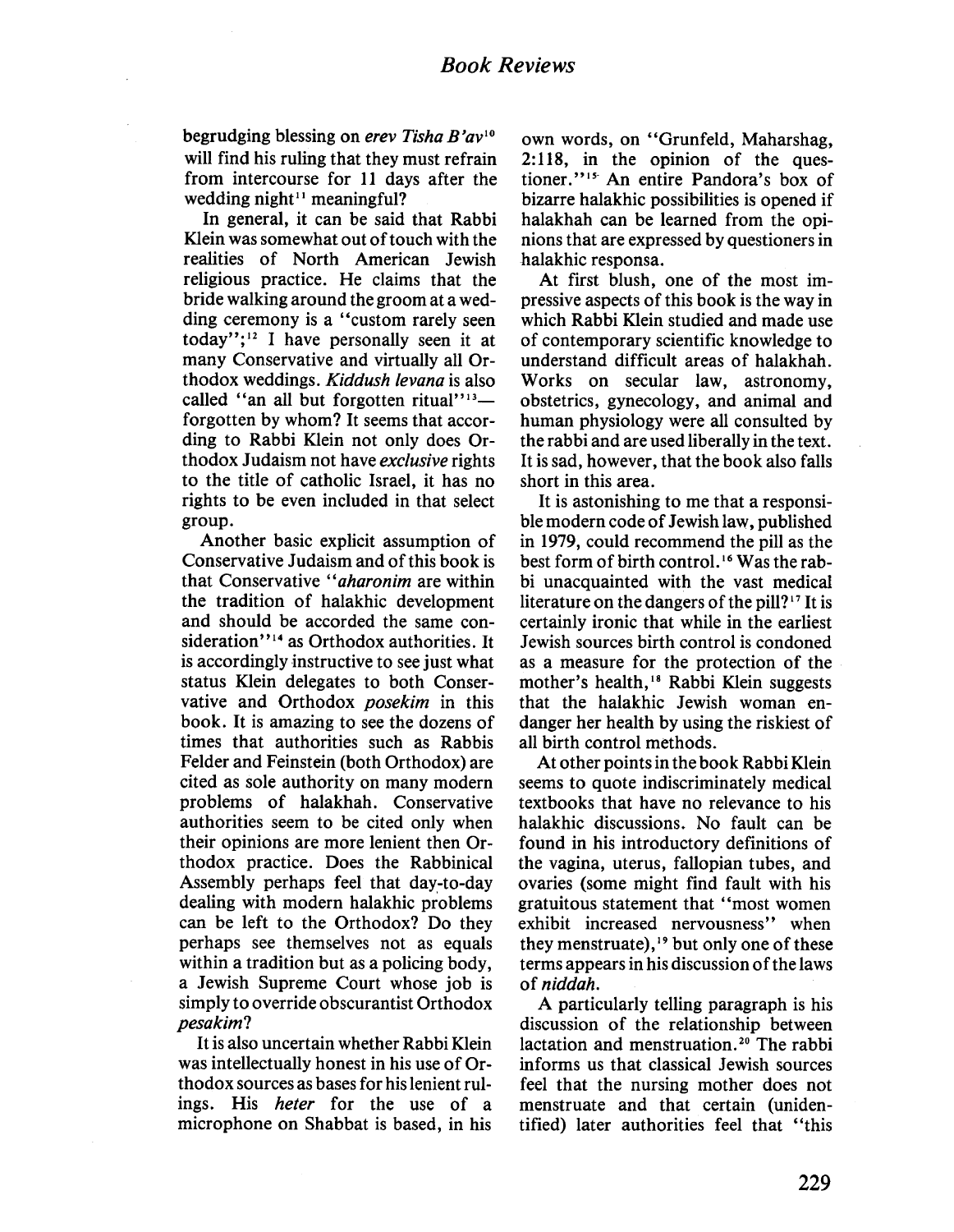law" (?) is inapplicable. Rabbi Klein ignored the perfect opportunity to make his readers aware of modern scientific studies that discuss the efficacy of breastfeeding as a contraceptive.<sup>21</sup> He would thus have been able to promote the only method of birth control without halakhic objections. Instead, the rabbi finishes off his paragraph with an overly long, irrelevant quotation from an outdated medical textbook<sup>22</sup> that discusses the physiology of nursing without even mentioning its correlation to infertility, the issue that Rabbi Klein was ostensibly discussing.

It is sincerely hoped that future authors of codes of Jewish law, both Orthodox and Conservative, will learn from Rabbi Klein's effort-both from its valuable contributions and from its obvious shortcomings.

#### **NOTES**

- 1. P. 5, no. 14.
- 2. See Shulhan 'Arukh, 'Orah Hayyim 12:1.
- 3.. P. 514.
- 4. See Shulhan 'Arukh, Yoreh De'ah 189:33.
- 5. Ibid 189:34.

6. P.31O-311.

- 7. P. 447. The blanket statement on that same page that Orthodox Judaism rejects all Conservative conversions is patently inaccurate.
- 8. P.82.
- 9. P.87.
- 10. P. 410.
- 11. P.5t4.
- 12. P.401.
- 13. P.267.
- 14. P. xxv.
- 15. P.92.
- 16. P. 415. It should perhaps be noted that the Hebrew word for pill is *gelulah*, not *gelilah*.
- 17. A good collection on this subject is The Medical Hazards of the Birth Control Pill, ed. H. Ratner (Oak Park, Il.: Child and Family Reprint Booklet Series, 1969). One actually does not have to read medical journals to know of the dangers of the pill: reading the morning paper should suffice. For example, "It (the Pil) has been linked to cancer, blood clots, high blood pressure and gall bladder problems." (The New York Times, August 7, 1979).
- 18. TB, Yevamot 12b.
- 19. P.513.
- 20. P.515.
- 21. See S. Kipley, Breast Feeding and Natural Child Spacing (New York: Penguin, 1974).
- 22. B.A. Houssay, *Human Physiology* (New York: McGraw-Hill, 1955).

#### Taz: Rabbi David Halevi, by ELIJAH J. SCHOCHET (New York: Ktav, 1979).

#### Reviewed by Emanuel Feldman

Although there are 79 numbered pages, these include 16 pages of footnotes (albeit excellent ones) and other obvious padding, so that there are in fact only  $42$ 

This is more a long essay than a book.